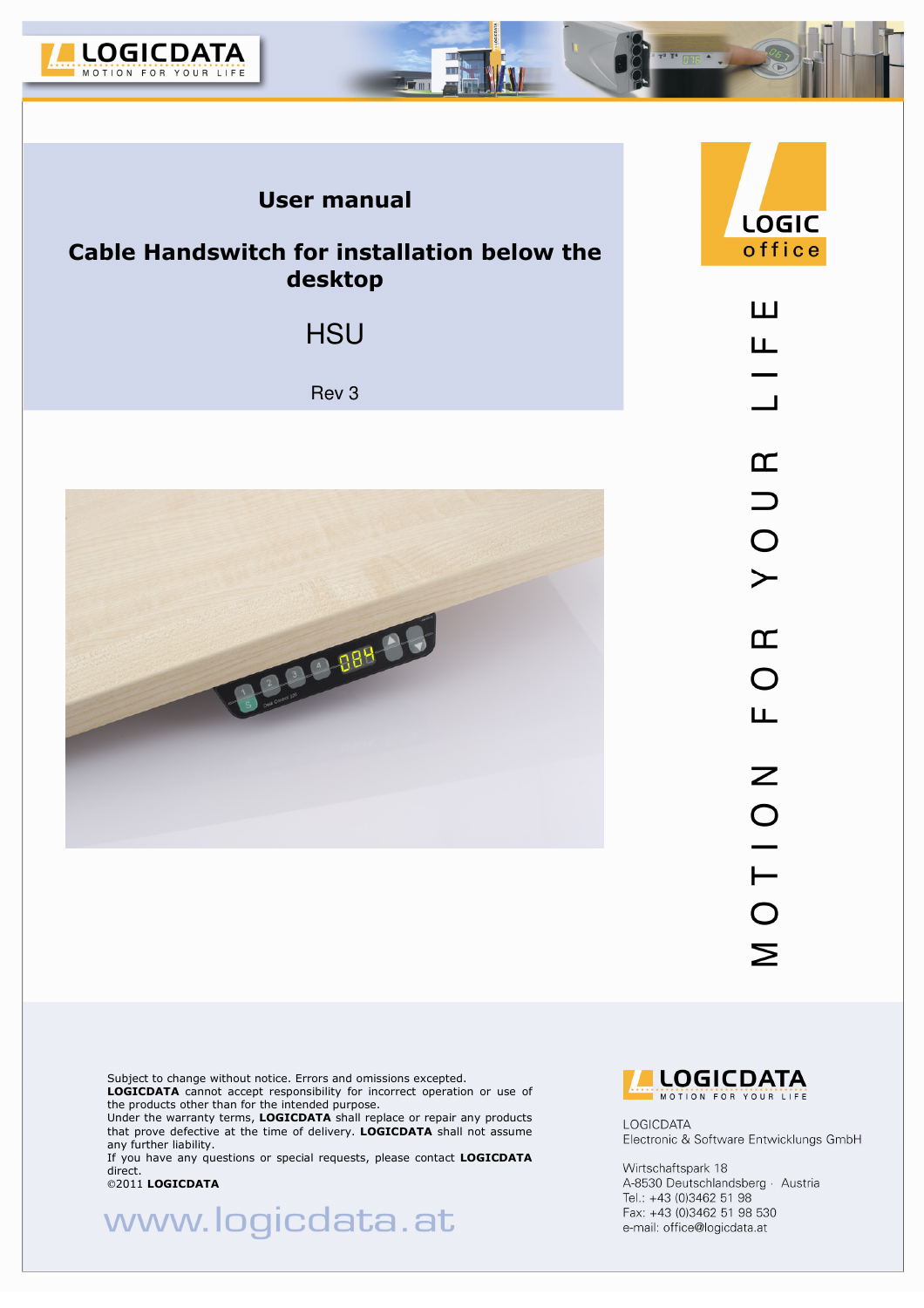

г



 $\overline{m}$ 

# **Contents**

| Preface        |    |
|----------------|----|
| 2.             |    |
| 2.1            |    |
| 2.2            |    |
| 2.3            |    |
| 2.4            |    |
| 2.5            |    |
| 2.6            |    |
| 3.             |    |
| 4 <sup>1</sup> |    |
| 4.1            |    |
| 4.2            |    |
| 4.3            |    |
| 4.3.1          |    |
| 4.3.2          |    |
| 5.             |    |
| 6.             |    |
| 6.1            |    |
|                | 11 |
| 7.1            |    |
| 7.2            |    |

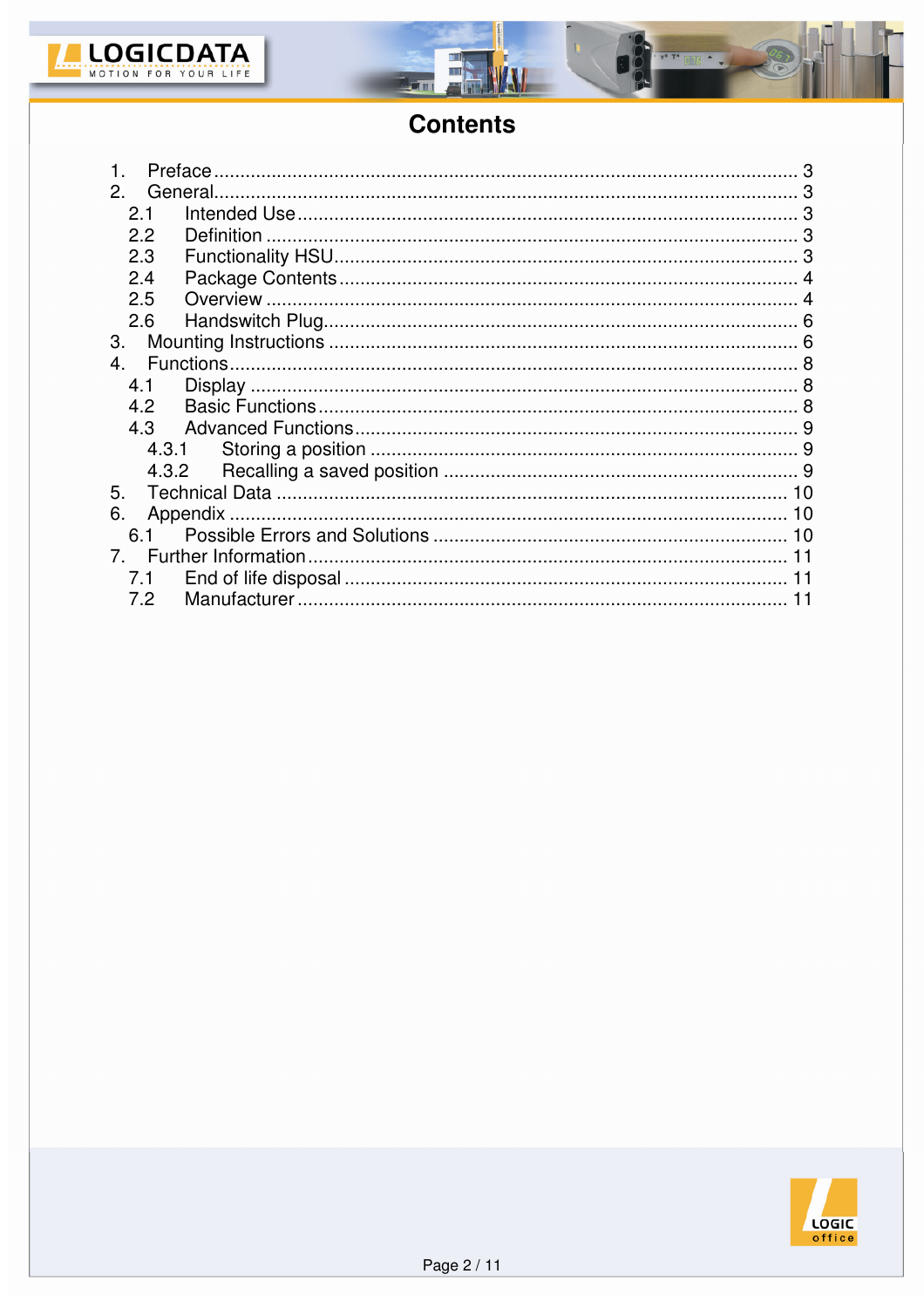

### **1. Preface**

Dear customer,

Thank you for choosing a HSU – cable-handswitch by **LOGICDATA Electronic & Software Entwicklungs GmbH**. You have purchased a state-of-the-art product.

### **2. General**

#### **2.1 Intended Use**

The HSU cable-handswitch must be used with **LOGICDATA** control boxes. The control box must be installed, initially operated and functional tested by competent personnel only. Use other than described above is only allowed with permission of **LOGICDATA**.



**Information:** For all information concerning **LOGICDATA** control boxes please refer to the corresponding manual.

#### **2.2 Definition**



**Information:** For definitions and information concerning **LOGICDATA** Control boxes please refer to the applicable manual.

### **2.3 Functionality HSU**

The HSU cable-handswitch offers following functionality:

- Big and comfortable to use buttons
- Info display with status information
- Up to 4 memory buttons
- Control of one motor group
- Display of 1/10 inch or cm
- Easy and fast underside mounting (screws are included)

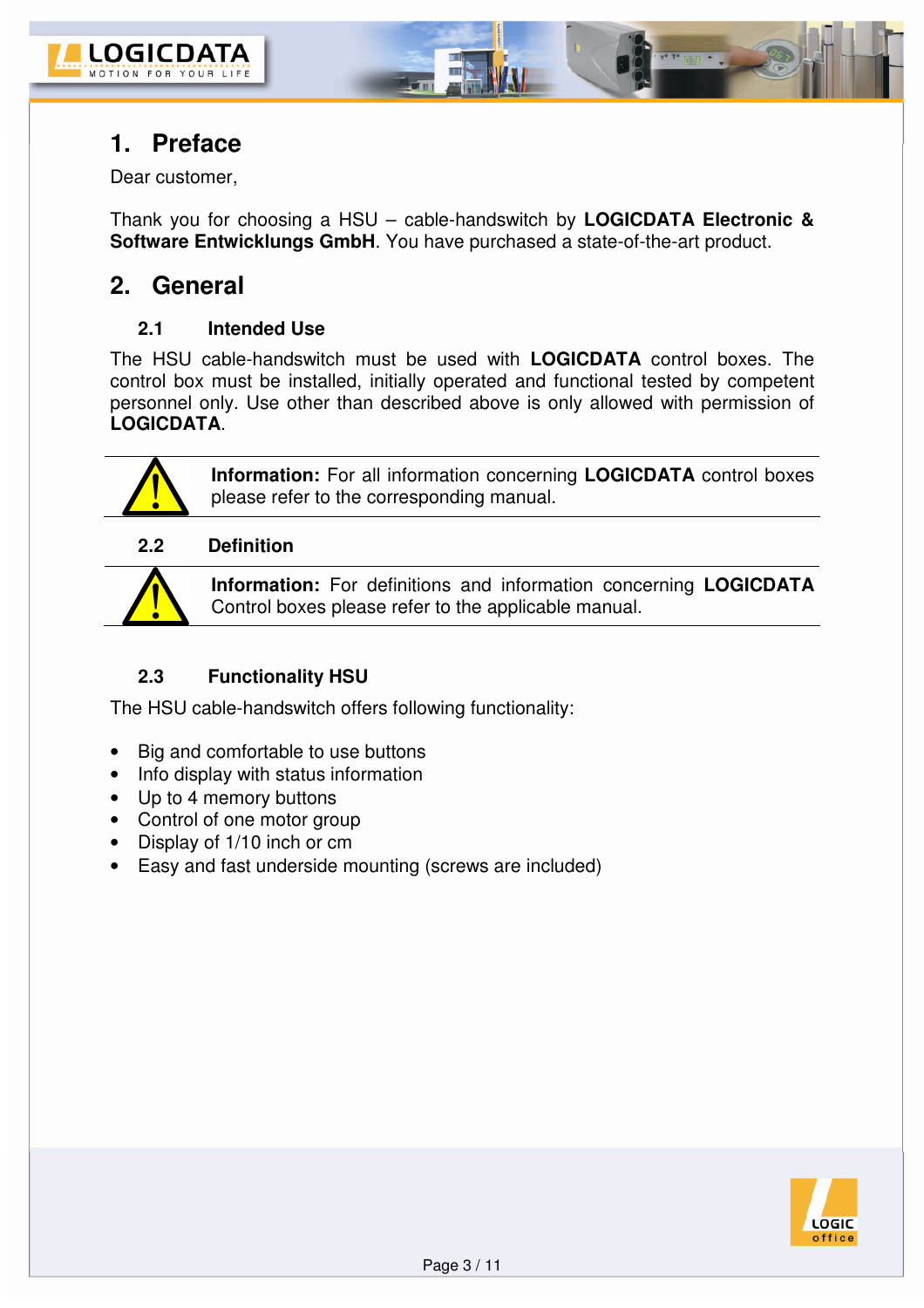



The HSU cable-handswitch package contains:



m

*Figure 1: Package contents* 

- HSU cable-handswitch
- $\circled{2}$ 2 mounting plate<br>3 screws
- screws



**Danger:** Use only genuine replacement parts! Repairs must be carried out only by a qualified service technician! If you neglect to do so you void your warranty!

#### **2.5 Overview**



*Figure 2: HSU-MDF-4M2-LD*

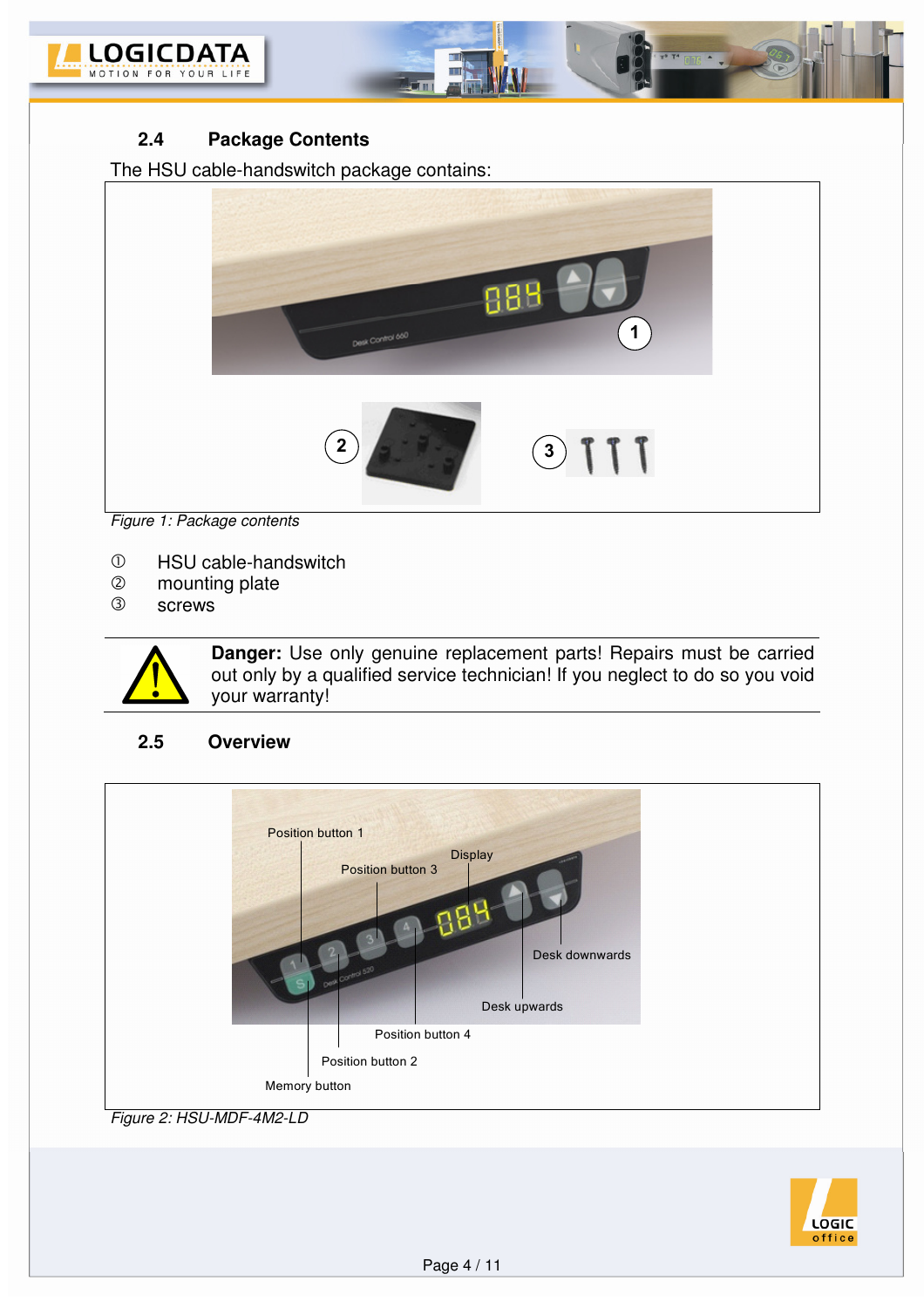

*Figure 3: HSU-MDF-2-LD*



*Figure 4: HSU-OD-2-LD*

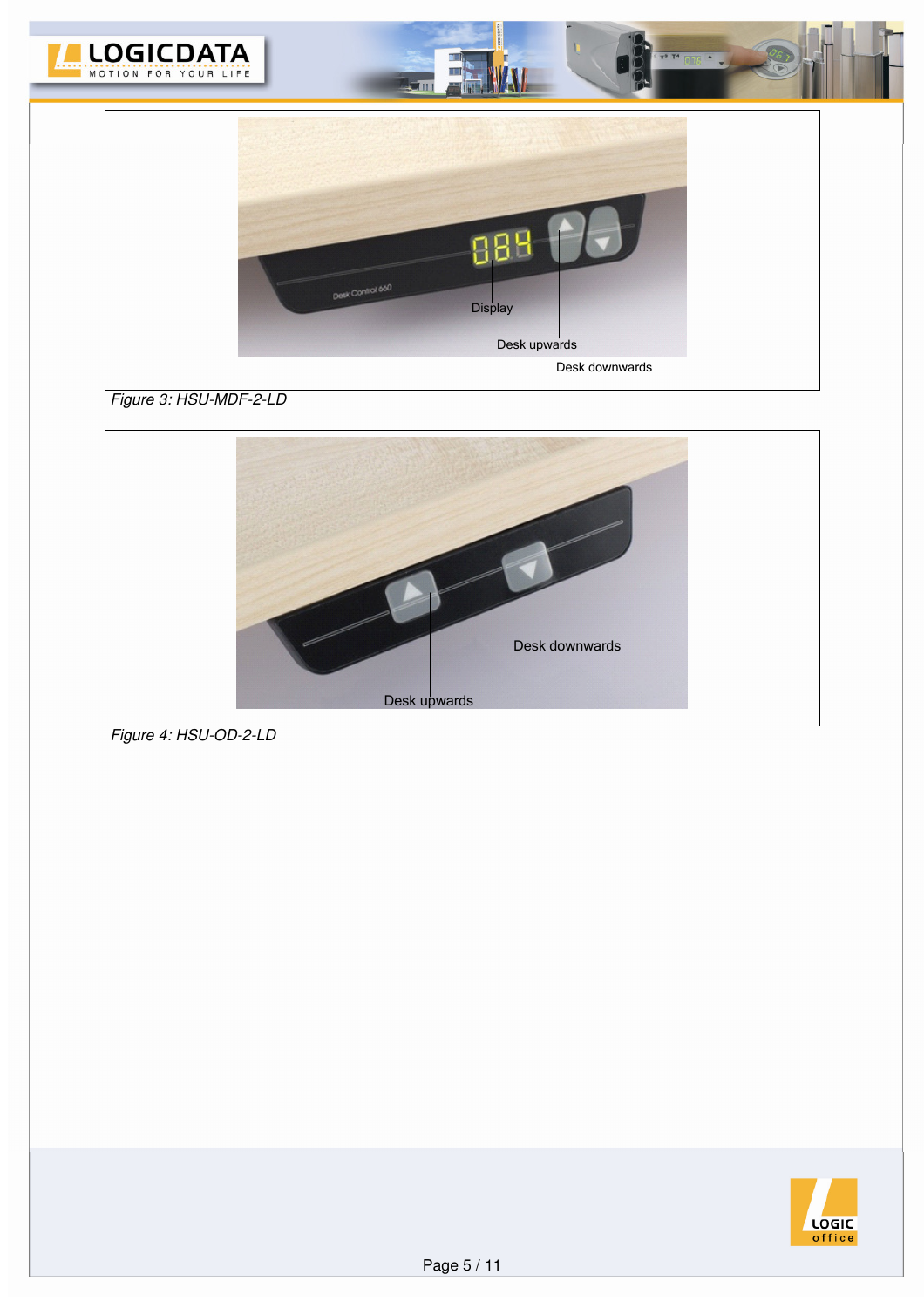



#### **Pin assignment**

Handswitch connector



(pin alignment according to DIN 45329)



**Caution:** The HSU handswitch is only suitable for LOGICDATA motor controls. To prevent damage of the unit, take care not to interchange handswitch and motor sockets.

**Colour code:** Handswitch: blue Motor: black

## **3. Mounting Instructions**

Mount the HSU cable-handswitch underside your desktop in an appropriate position. Following tools are required for installation:

1 screw driver

Please take note, that the handswitch is equipped with a shift mechanism. Therefore always mount the handswitch in a drawn in position.

1. Unpack the handswitch.



**Note:** Dispose of the packaging material ecologically sound (separate plastic foil and cardboard)!

- 2. Place the handswitch on the underside of your desktop on the position of choice. Note that the handswitch should be reached comfortably. Its front side should not protrude over the table's edge.
- 3. Fix the mounting plate with the 6 enclosed screws.

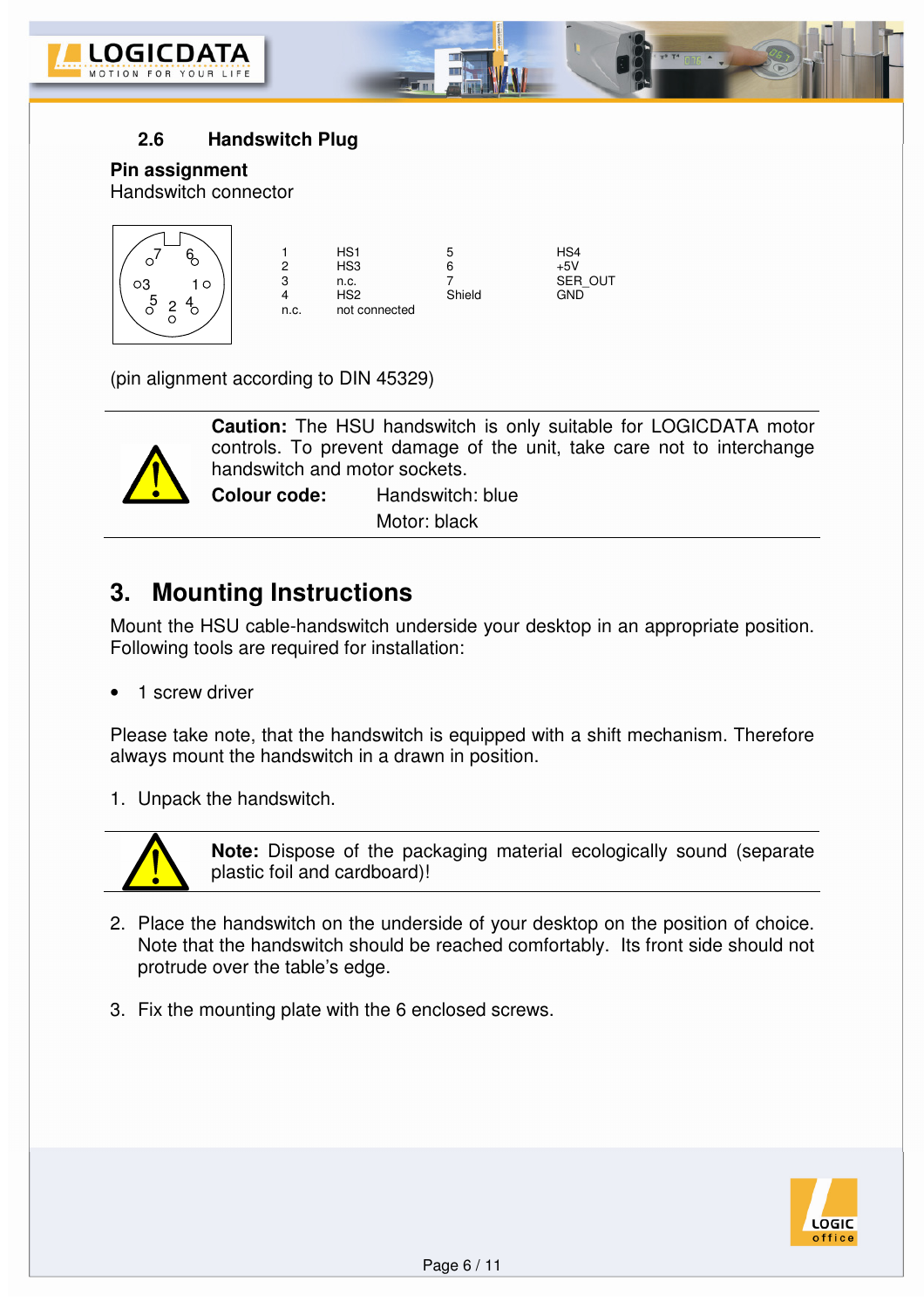

4. Connect the handswitch to the control box using the jack marked with only! Do not connect the handswitch plug to the motor jacks!





**Caution:** Unplug the power cord of the control unit while mounting the handswitch!



*Figure 5: Connect the HSU cable-handswitch to the control box (e.g. COMPACT)*

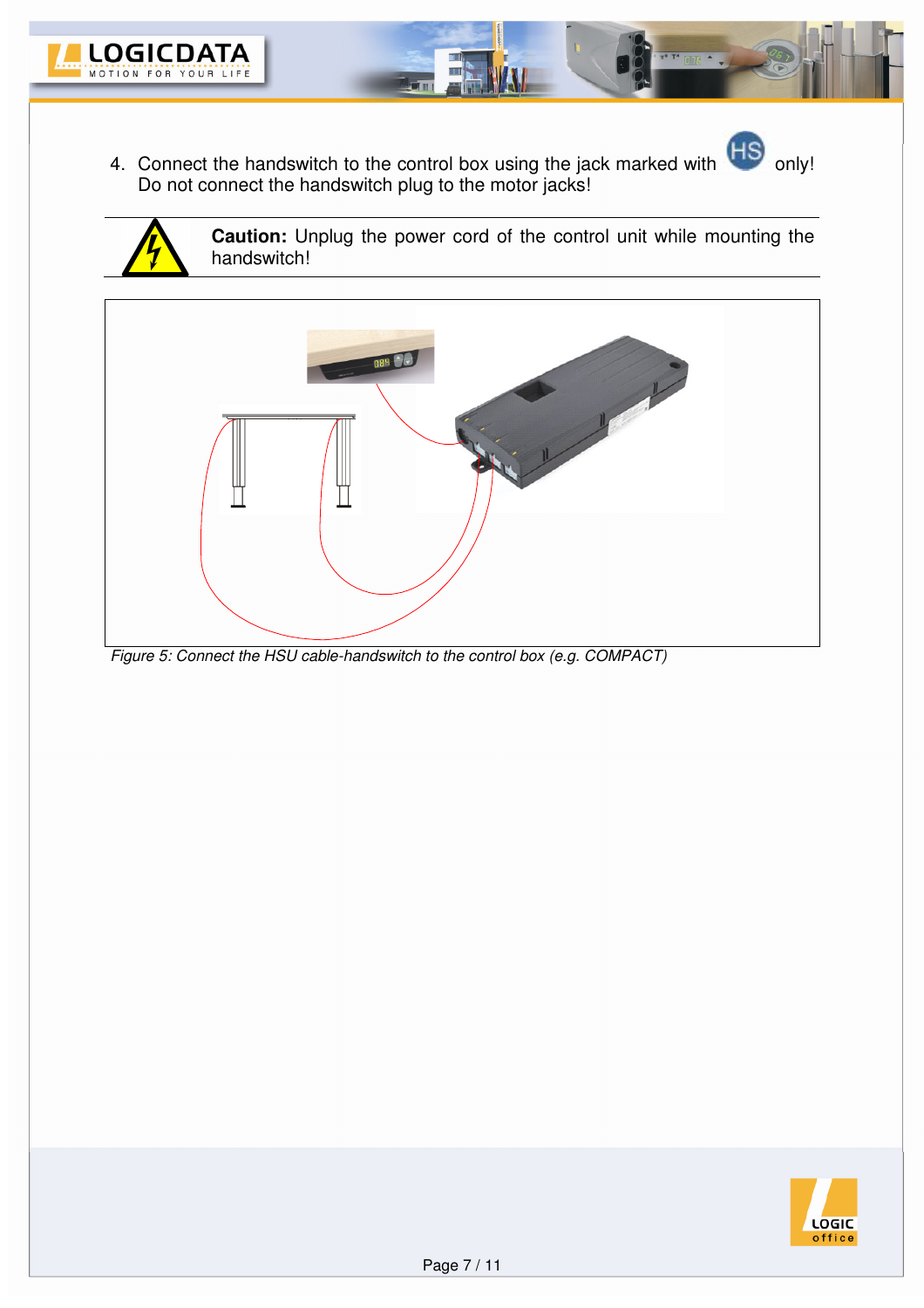

## **4. Functions**

The HSU cable-handswitch is capable of a wide range of functions, which are described below.

Ε

 $P$  and  $\triangle$ 

#### **4.1 Display**

The display of the HSU cable-handswitch consists of a 3 digit position and information display.

### **4.2 Basic Functions**

| <b>Function</b> | <b>Description</b>                                                                                                                                | <b>Note</b>                                                                                                       |  |
|-----------------|---------------------------------------------------------------------------------------------------------------------------------------------------|-------------------------------------------------------------------------------------------------------------------|--|
| Desk upwards    | For an upward adjustment of<br>the desk push this button.<br>Push this button<br>until<br>the<br>desired height of the desk has<br>been reached.  | The desk will continue driving<br>upwards until you release the<br>button, or the maximum height<br>is reached.   |  |
| Desk downwards  | For a downward adjustment of<br>the desk push this button.<br>Push this button<br>until<br>the<br>desired height of the desk has<br>been reached. | The desk will continue driving<br>downwards until you release<br>the button, or the minimum<br>height is reached. |  |

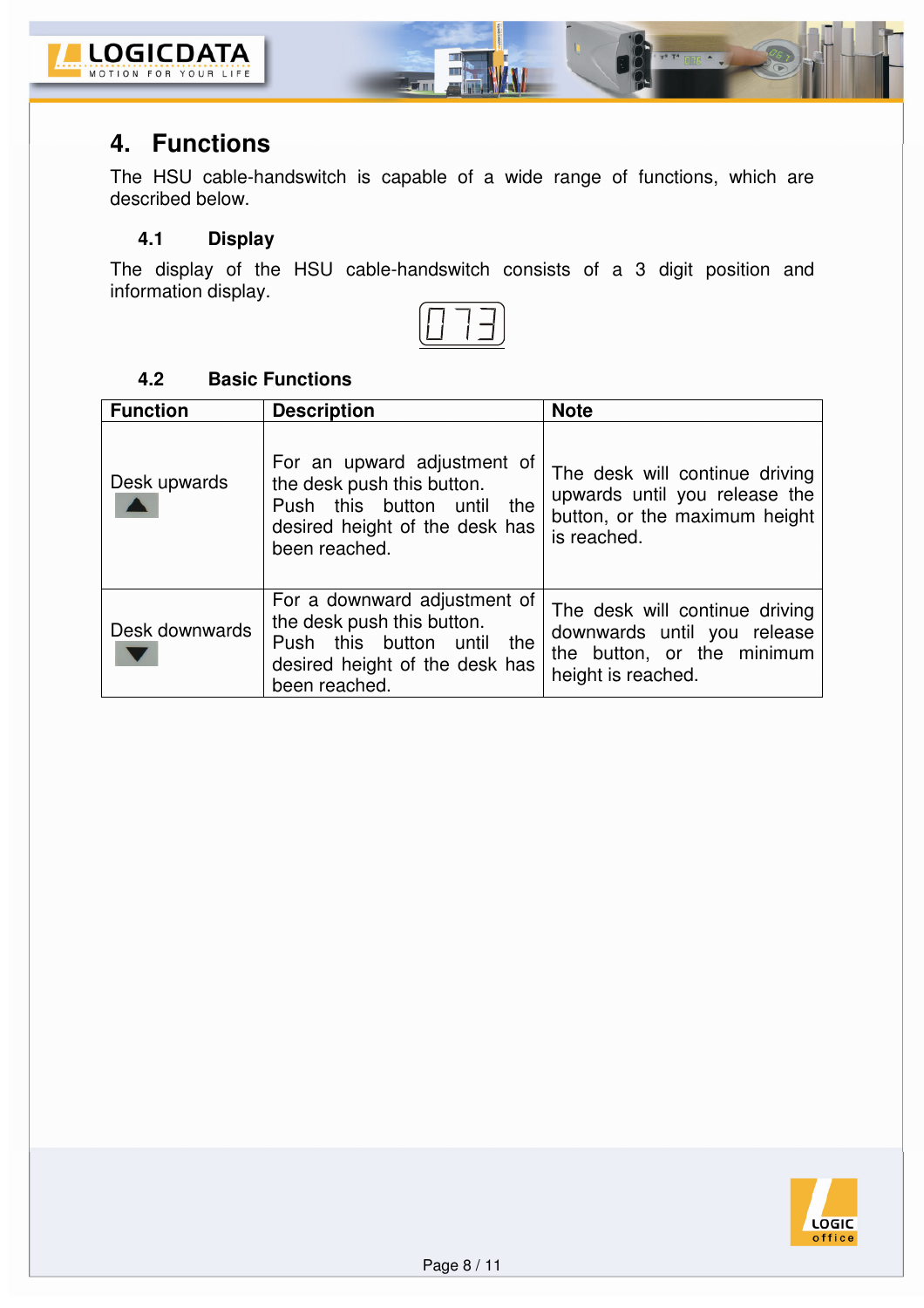

#### **4.3 Advanced Functions**

#### **4.3.1 Storing a position**

Using this function you are able to store a desktop position.



### **4.3.2 Recalling a saved position**

Using this function you are able to recall a stored position.

#### **Alternative A (manually)**

1.  $\sqrt{P}$  Press and hold the desired position button (e.g. 2).

The desk moves until the saved position is reached.

If you release the button before reaching the saved position, the desk stops and the saved position will not be reached.

2. The desk has reached the saved height. Release the position button



The display reads the actual desk-height.

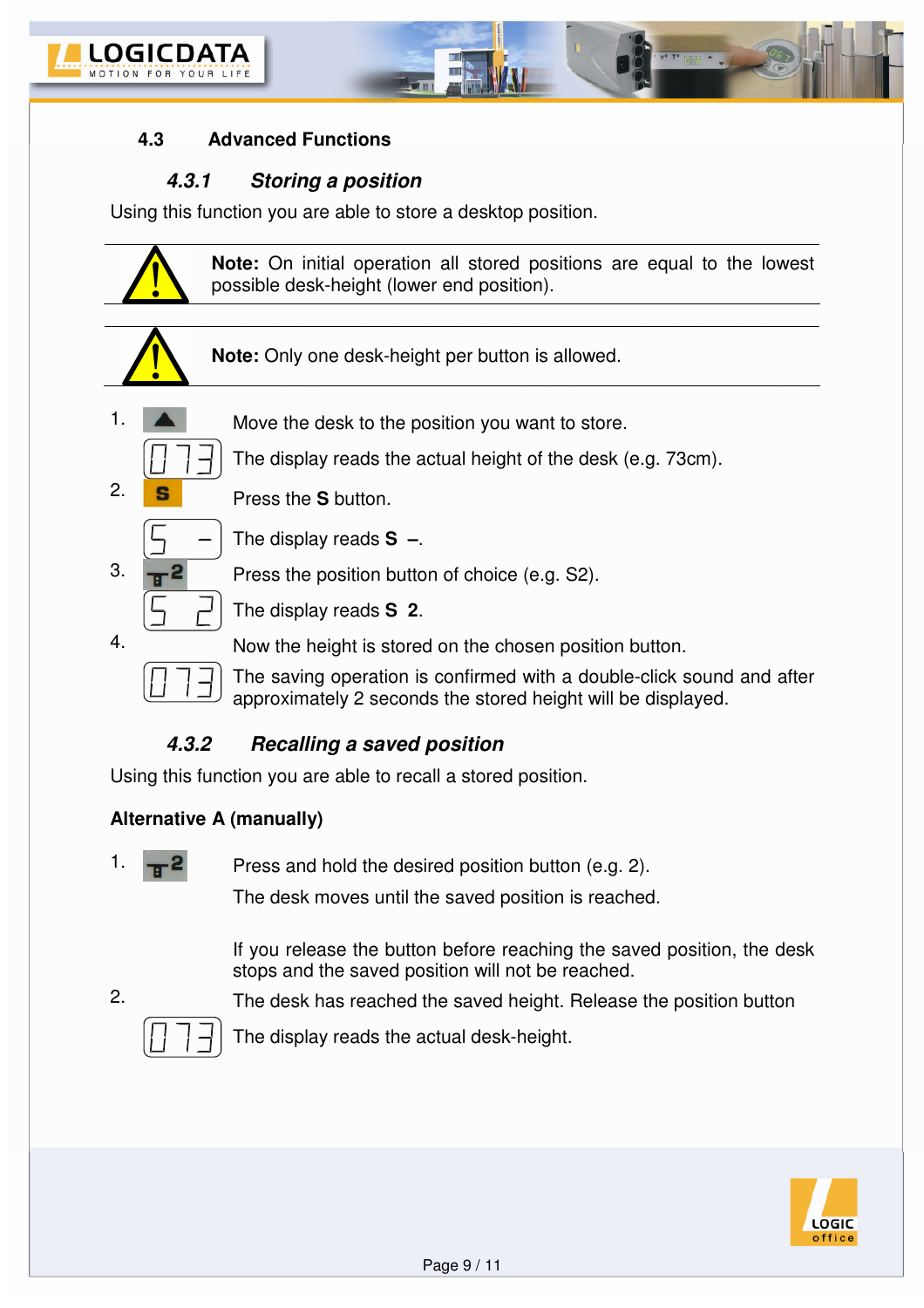



### **Alternative B (using double click automatic function)**



**Note:** If the double click function is available depends on the configuration of your control box.



1.  $\frac{1}{1}$  **2** Double-click the desired position button (e.g. 2)

2. The desk automatically moves to the saved position.

If you press any button before reaching the saved position, the desk stops and the saved position will not be reached.



The display reads the actual desk-height.

# **5. Technical Data**

| Supply voltage                | $5VDC \pm 10\%$        |
|-------------------------------|------------------------|
| Current consumption (average) | 75 mA                  |
| Life cycle (switching cycles) | 10.000                 |
| Ambient temperature           | $0 - 50^{\circ}$ C     |
| Cable length                  | 2000 mm ± 20mm         |
| Dimensions (I, w, h)          | 126mm x 70 mm x 25mm   |
|                               | Without mounting plate |
| Weight                        | 0,3 kg (incl. Cable)   |



**Note:** The foil of the handswitch might perish or might grow pale due to intensive UV radiation. Therefore avoid direct solar radiation!

## **6. Appendix**

#### **6.1 Possible Errors and Solutions**

This chapter offers detailed information on possible troubles and solutions:

#### **Display does not work (buttons work)**

| Possible Cause            | Solution                                                |
|---------------------------|---------------------------------------------------------|
| Cable is defect           | Contact our customer service                            |
| Display is defect         | Contact our customer service / change the<br>handswitch |
| Microcontroller is defect | Contact our customer service / change the<br>handswitch |
| Handswitch is defect      | Contact our customer service / change the<br>handswitch |